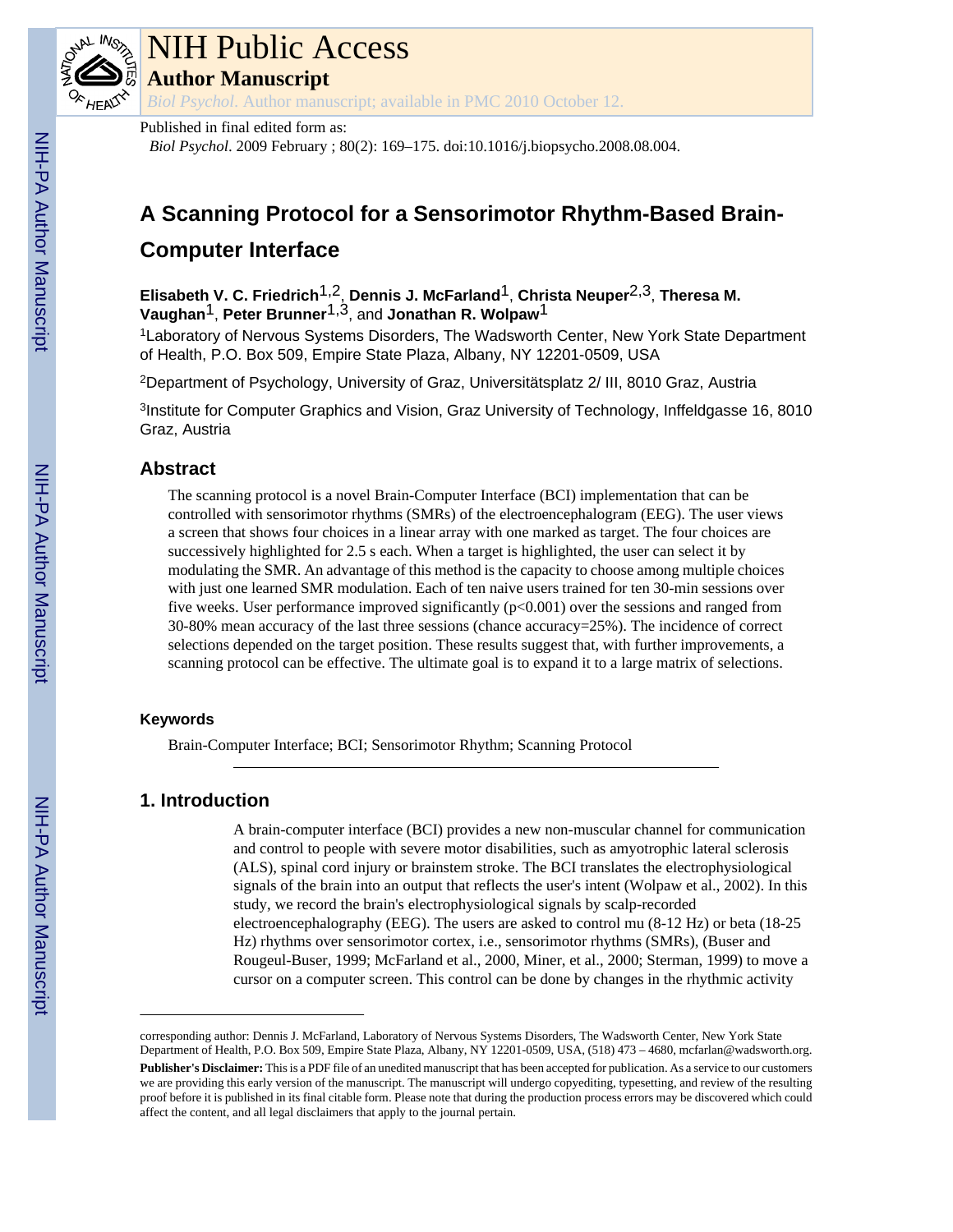which occur in the form of amplitude suppression, the so-called Event-Related Desynchronization or ERD (Pfurtscheller, 1977; Pfurtscheller & Aranibar, 1977), or amplitude enhancement, the so-called Event-Related Synchronization or ERS (Pfurtscheller, 1992). ERD/ ERS is frequency band specific (Lopes da Silva & Pfurtscheller, 1999) and the functional significance of the oscillatory activity is related to the underlying network as far as alpha and beta is concerned: ERD may occur due to a decrease in synchronization of the underlying neural populations which is indicated by a decrease of power in specific frequency bands or decrease of amplitudes and an increased cellular excitability in the thalamo-cortical system. Therefore ERD can be seen as an activated cortical state which is involved in the processing of information or production of motor behavior. ERS represents an increase of synchronized behavior which results in an increase of power in specific frequency bands or increase of amplitude and a decrease of excitability. In this deactivated state, active processing of information is unlikely (Neuper & Pfurtscheller, 2001; Pfurtscheller & Lopes da Silva, 1999a, 1999b). ERD/ERS can be generated intentionally by means of motor imagery which is used as the experimental strategy (Wolpaw et al., 2002).

In previous studies, users modulated features in their EEG to achieved one-dimensional (e.g., Krausz et al., 2003; McFarland et al., 2003, 2004; Mueller and Blankertz, 2006; Neuper et al., 2003; Pfurtscheller and Neuper, 2001; Wolpaw et al., 1991) or two-dimensional control (e.g. Wolpaw and McFarland, 1994, 2004) of a computer cursor in order to select targets at the edge of the screen. These studies sought to maximize the accuracy and information transfer rate of this non-muscular information channel and, more recently, to develop specific applications that can serve the needs of people with severe motor disabilities in their homes (Wolpaw et al., 2003). In the present study, we developed a scanning protocol that allowed users to select multiple alternatives by modulating a single EEG feature. To the best of our knowledge, it is the first report of a scanning protocol controlled by SMR.

This study had three primary goals: 1) to determine if users can develop sufficient control of this SMR scanning protocol to make it of practical value; 2) to determine if all four target positions were selected with the same degree of accuracy; and 3) to determine in which segment of the 2.5-s selection window the maximum control (measured as  $r^2$ ) is located so that the task parameters can be optimized in future versions of the protocol.

# **2. Methods**

#### **2.1. Scanning protocol**

The four-choice one-dimensional scanning protocol is illustrated in Figure 1. At  $t=0$ , four square-box choices were presented on the screen. The target appeared in red and the non-targets appeared in blue (Fig. 1A). At  $t=1$  s, the scan started at the left edge of the screen by successively highlighting each box in yellow for 2.5 sec each (without intermediate pauses) (Fig. 1B). During the scan, the user could make a selection of the target (see below). If no selection was made the scanning sequence was repeated without pause until the time-out occurred after 30 s (i.e. after a total of three full scans).

Users were instructed to relax while the scan advanced automatically and to make their selection by motor imagery when the target choice was highlighted (Fig. 1C). If the selection was correct, the target turned green for 1 s and the other choices disappeared (Fig. 1D). This was considered a "hit." If a choice other than the target was selected, the screen immediately turned blank for 1 s. This error was considered a "false alarm." The 1-s disappearance of the other choices after a "hit" or the blanking of the screen after a "false alarm" provided post-trial feedback to the user. Passing a target without its being selected was counted as a "miss." Scanning continued until a hit or error occurred or until three full scans of the four selections had occurred without a selection being made (30 s total time). If three complete scans of the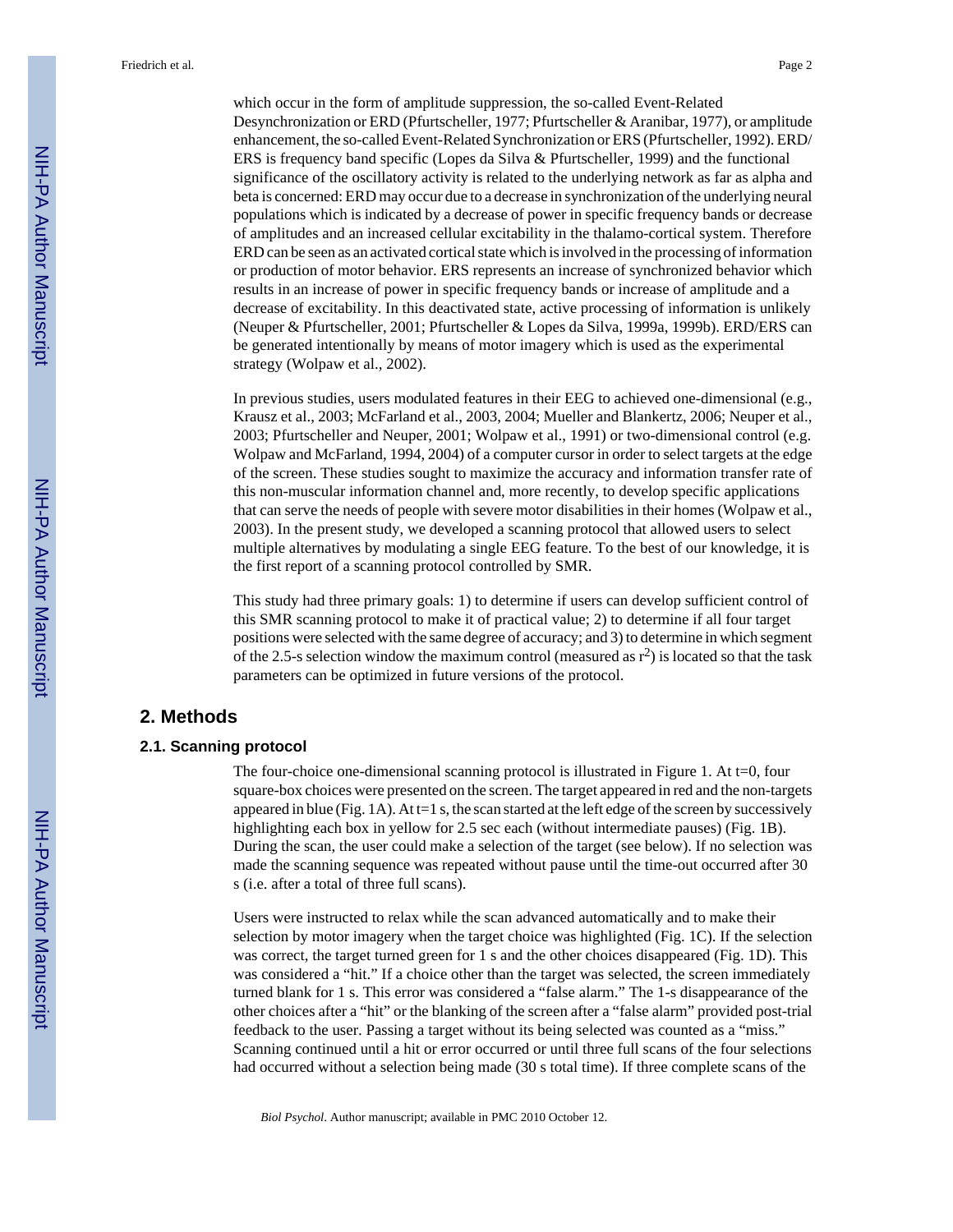four choices resulted in no selection, the scan stopped and the screen went blank after the last item was highlighted. This was considered a "time out" and counted as three "misses."

Before the start of the next trial (Fig. 1F), the screen remained blank for 1.5 s (Fig. 1E). Each trial lasted until a selection was made or for a maximum of 30 s. Each run lasted for about three minutes and consisted of 19 trials on average (range of 7-29 trials per run). Each session contained eight runs with one-minute breaks in between each run.

### **2.2. Users**

This study included 10 people (ages 28-66, 6 women and 4 men) who had never before used a BCI. Each user participated in an initial screening and then ten 30-min sessions of the scanning protocol. Each user completed an average of two sessions per week over a period of 4-6 weeks. One user had amyotrophic lateral sclerosis (he was in a wheelchair with limited upper-body mobility), another one had a thoracic-outlet-syndrome (he had no limitations or interferences) while the other 8 had no known motor or neurological disabilities. All gave informed consent for the study, which had been reviewed and approved by the New York State Department of Health Institutional Review Board.

#### **2.3. Procedure and EEG recordings**

The 10 users first underwent the standard BCI screening (McFarland, Miner et al., 2000). Each user sat in a reclining chair facing a  $38 \times 28$ -cm monitor at a distance of 2 m, and wore an elastic electrode cap (Electro-cap International, Blom and Anneveldt, 1982) with tin (Polich and Lawson, 1985) scalp electrodes in the 64 positions standard for EEG recording according to the modified 10-20 system (Sharbrough et al., 1991). Each electrode was referenced to the right earlobe and grounded at the right mastoid. The data were filtered (0.1-50 Hz), amplified (20,000 times), and digitized (160 Hz). The user was asked to perform several motor actions or to imagine performing them while EEG was recorded. Specifically, EEG was recorded for movement or imagined movement of left or right hand, both hands, or both feet. Each of these four actions was performed three times for two minutes with one minute breaks in between. For each user, the analysis determined the electrode position and frequency band between 8 and 28 Hz that had the highest  $r^2$  (for predicting right hand vs. left hand movements or imagery, or both hands vs. both feet). This position and this frequency were then used as the feature that controlled selection online in the scanning protocol.

The method of recording the EEG in the scanning protocol was identical to that in the screening. In the 10 scanning sessions, the users were instructed, by means of a power point presentation, how the scanning protocol should work. They were asked to stay motionless during the runs. After every session, topographical and spectral analysis of  $r^2$  values and voltage spectra were made. These analyses showed which electrode position and which frequency band exhibited the highest  $r^2$ . If, over several sessions, the peak of the  $r^2$  value was at an electrode position or frequency band different from the ones at which the feature had been set, we adjusted the feature according to these analyses. Throughout the study, comprehensive frequency and topographical evaluations of  $r^2$  established that online control was being provided by actual EEG activity rather than by EMG or EOG activity (Goncharova et al., 2003; McFarland et al., 2004).

#### **2.4. Signal processing and data analyses**

The protocol was implemented using our laboratory's general-purpose BCI software platform BCI2000 (Schalk et al., 2004), and all recorded data were stored for offline analysis. For online control, one EEG channel over left sensorimotor cortex and/or one channel over right sensorimotor cortex were derived from the digitized data according to a spatial Laplacian filter (McFarland et al., 1997). Every 50 msec, the most recent 400-msec segment from each channel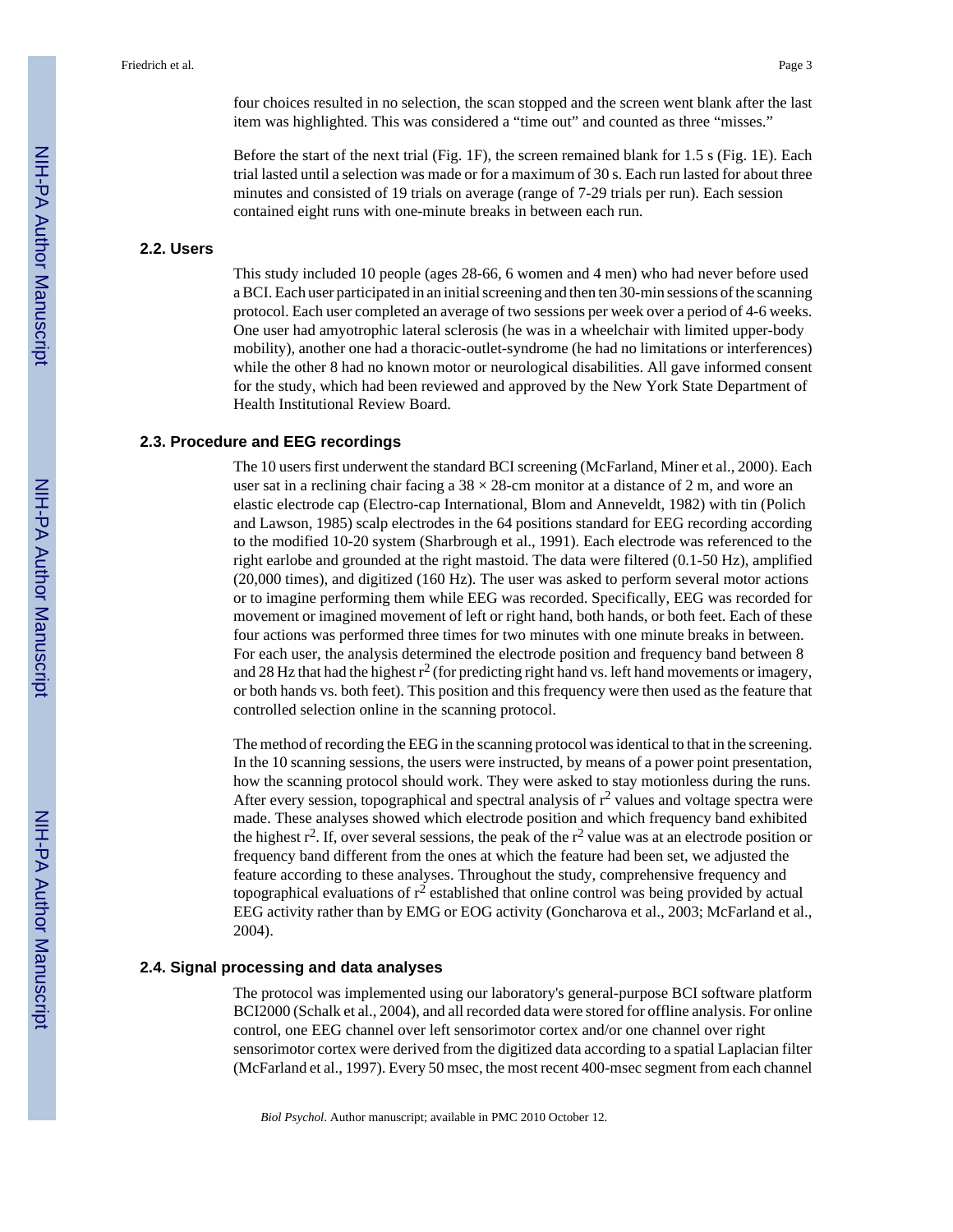was analyzed by a 16<sup>th</sup>-order autoregressive model using the Berg algorithm (Marple, 1987) to determine the amplitude (i.e., square root of power) in a 3-Hz-wide mu or beta frequency band. The amplitudes of the one or two channels were used in a linear equation that controlled selection. The used feature locations were C3, C1, Cz, C4, CP3, CP1, CP2, and CP4. The used center frequencies of the features were 8Hz, 9Hz, 10Hz, 11Hz, 12Hz, 15Hz, 16Hz, 17Hz, 18Hz, 19Hz, 20Hz, 24Hz, 25Hz, 27Hz, and 28Hz.

In all cases but one, the selection was made by reduction in feature amplitude. The exception was user J who selected by increasing feature amplitude. A selection was made if feature amplitude was under (or over for user J) a proportion of the threshold. This corresponds to an activation of motor cortex due, for example, to motor imagery. This threshold was defined as the average of the feature amplitudes for the last three 2.5-s periods of each target position in which a choice was highlighted. In the study presented here, the proportion was 0.9 in the first and 0.8 in the subsequent sessions for all users regardless of their performance.

Accuracy was calculated as the ratio between the number of correct selections and the sum of the number of correct and incorrect selections. Information transfer rate was calculated as:

$$
B = \log 2 (N) + P * \log 2 (P) + (1 - P) * \log 2 ((1 - P/(N - 1))
$$
\n(1)

(Pierce, 1980) where B is the number of bits transmitted per trial, N is the number of possible targets, and P is the *a priori* probability that the target is hit. The user's control of the EEG was measured as the correlation  $(r^2)$  between the amplitude of the EEG signal and whether or not a given target was correct. Thus  $r^2$  is the proportion of the total variance in the EEG amplitude that is accounted for by the label of the choice (Sheikh et al. 2003).

# **3. Results**

#### **3.1. Performance in the scanning protocol**

Figure 2 displays the learning curve averaged for all users. Chance accuracy was 25%. Average accuracy increased from 35% (SD=14) accuracy in the first session, and exceeded 50% from the fifth session on. The peak was in the eighth session with 57% (SD=20) mean accuracy. Accuracy ranged from 30% to 80% mean accuracy for the last three sessions (Chance level equals 25%). With this accuracy range, information transfer rate ranged from 0.2 to 6.2 bits/ min on average in the last three sessions. The best single-session performance was 91% accuracy (or 9 bits/min) in the  $4<sup>th</sup>$  session. Accuracy and information transfer rate were highly positively correlated  $[r=0.987, p<0.001$  (two-tailed) by Spearman bivariate correlation]. Thus, further statistical computations are reported only for accuracy.

Figure 3 shows the single accuracies across sessions for one of the best user (D), one average performer (H) and one of the worst user (B) and additional the user with ALS (J). It is clear that users varied considerably in both their rates of improvement and overall accuracy.

To assess improvement over sessions, we performed a repeated measurement analysis of variance with the session as within-subject factor and computed accuracy as a dependent variable. User performance improved significantly over the 10 sessions [F(6.24, 493.10) =17.71, p<0.001 (Greenhouse-Geisser corrected)].

The numbers of incorrect selections (i.e., "false alarms") significantly exceeded the numbers of misses  $[t(99)=10.23, p<0.001$  (two-tailed) by paired t-test]. This was true for every session when averaging the number of errors over all users and for every user when averaging the number of errors over all sessions (Figure 4). The frequencies of false alarms and misses tended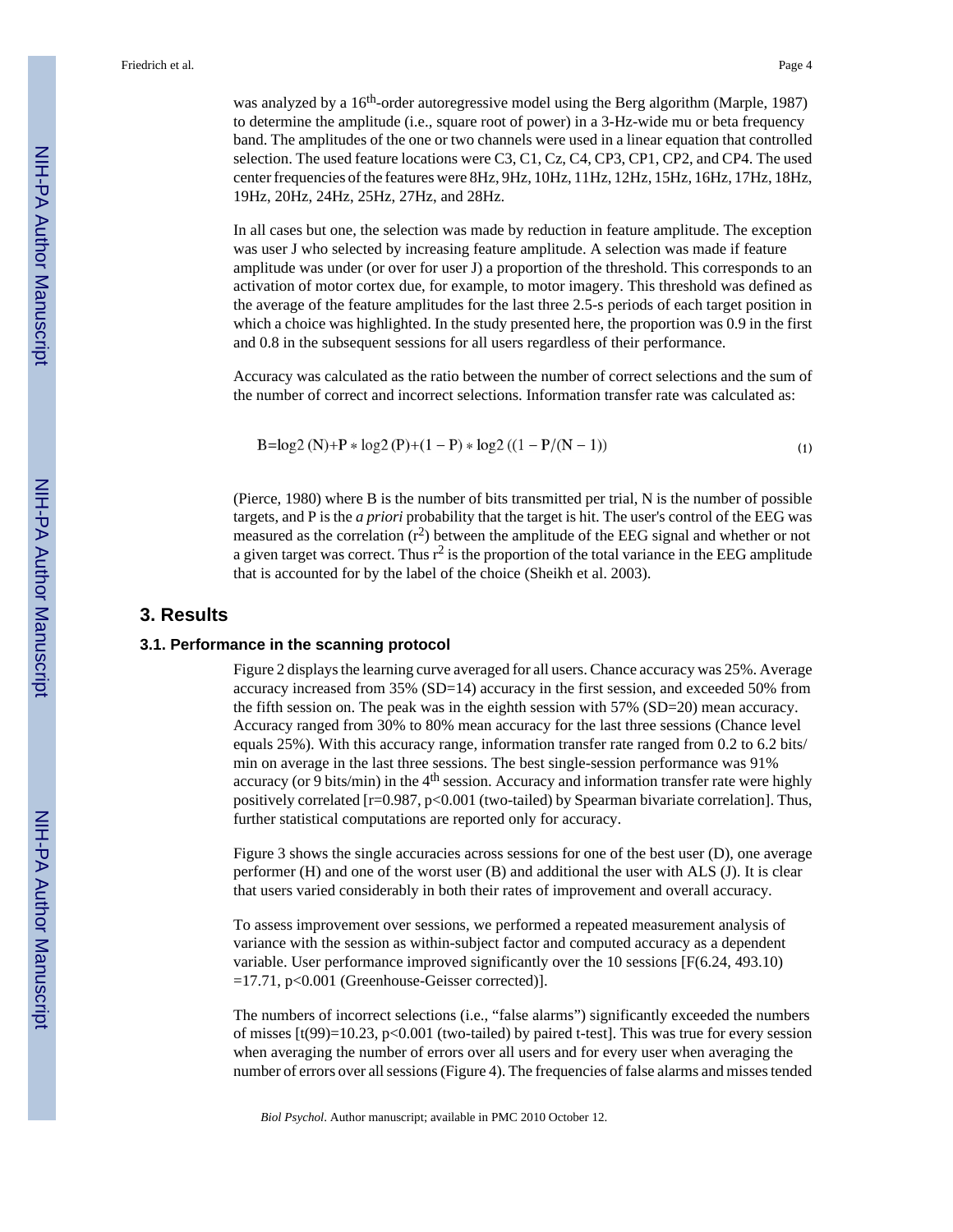to be negatively correlated, but this relationship did not reach significance  $[r=.0.179, p=.0.075$ (two-tailed) by Pearson bivariate correlation].

For each session of each user, we computed the correlation (measured as  $r^2$ ) between each choice (i.e., whether it was or was not the target) and EEG voltage across the frequency spectrum for each scalp location. The resulting  $r^2$  spectra and scalp topographies were used to guide session to session adjustments in the feature used to control selection online, and also served to verify that the user's control over the feature reflected actual SMR modulation rather than electromyographic (EMG) or other artefacts. Figure 5 shows for a single session from one user the  $r^2$  spectrum at the location used for online control (i.e., C1) and the  $r^2$  topography at the frequency used for online control (i.e., 24 Hz). Control is clearly focused in the frequency band (Fig. 5B and 5C) and at the location (Fig. 5A) used for control online. The sharp spectral and topographical foci shown here and also found in the other users indicate that this is true SMR control and not EMG artefact (Goncharova et al., 2003;McFarland et al., 2004). Across users and sessions, the  $r^2$  value of the feature used for control was strongly correlated with accuracy  $[r=0.936, p<0.001$  (two-tailed) by Spearman bivariate correlation]. These analyses show that the users controlled the scanning protocol with SMR activity and that their degree of control of this activity determined their level of performance.

#### **3.2. Impact of the target position**

We also wanted to determine whether the four target positions in the scanning protocol were selected with equal accuracy (i.e., percentage of correct selections (%)). The percentage of correct selections for each target position was calculated as the ratio between the number of correct selections of a target position achieved by the users and the total number of possible correct selections of this same target position (i.e., how often this position was the target and thus a correct selection was possible). For every session and every user, we investigated withinsubject data to compute this percentage of the correct selections. Thus, we did an analysis of variance with target position and number of sessions. As shown in Figure 6, the percentage of correct selections improved over the sessions  $[F(2.83, 25.45)=4.42, p<0.05$  (Greenhouse-Geisser corrected); as already described in 3.1]. There was no interaction between the target position and the number of session in the percentage of correct selections [F(5.89, 52.96)= 0.92, p=0.487 (Greenhouse-Geisser corrected)]. However, the important point is that there was a significant difference in the percentage of correct selections when comparing one target position to another [F(1.33, 11.96)=58.25, p<0.001 (Greenhouse-Geisser corrected), Bonferroni *post-hoc* test]. The frequency of correct selection decreased from the left-hand side of the display to the right-hand side: the first target (farthest to the left of the screen) was selected correctly most often, whereas the last target (farthest to the right of the screen) was selected correctly least often. These results were significant at  $p < 0.005$ .

To see if this effect was related to the individual user's performance, we calculated a correlation between the mean accuracy and the mean difference in the percentage of correct selections between the first and the fourth target position. This difference (measured in percentage points) was calculated by subtracting the percentage of the fourth from the first target position. The negative correlation between mean accuracy and mean difference in the percentage of correct selections between the first and the fourth target positions across sessions was highly significant [r=-0.838, p<0.005 (two- tailed) by Pearson bivariate correlation]: the higher the accuracy, the lower the difference between the first and the fourth target positions. This result demonstrates that the performance of the users had an impact on how often which target position was selected correctly.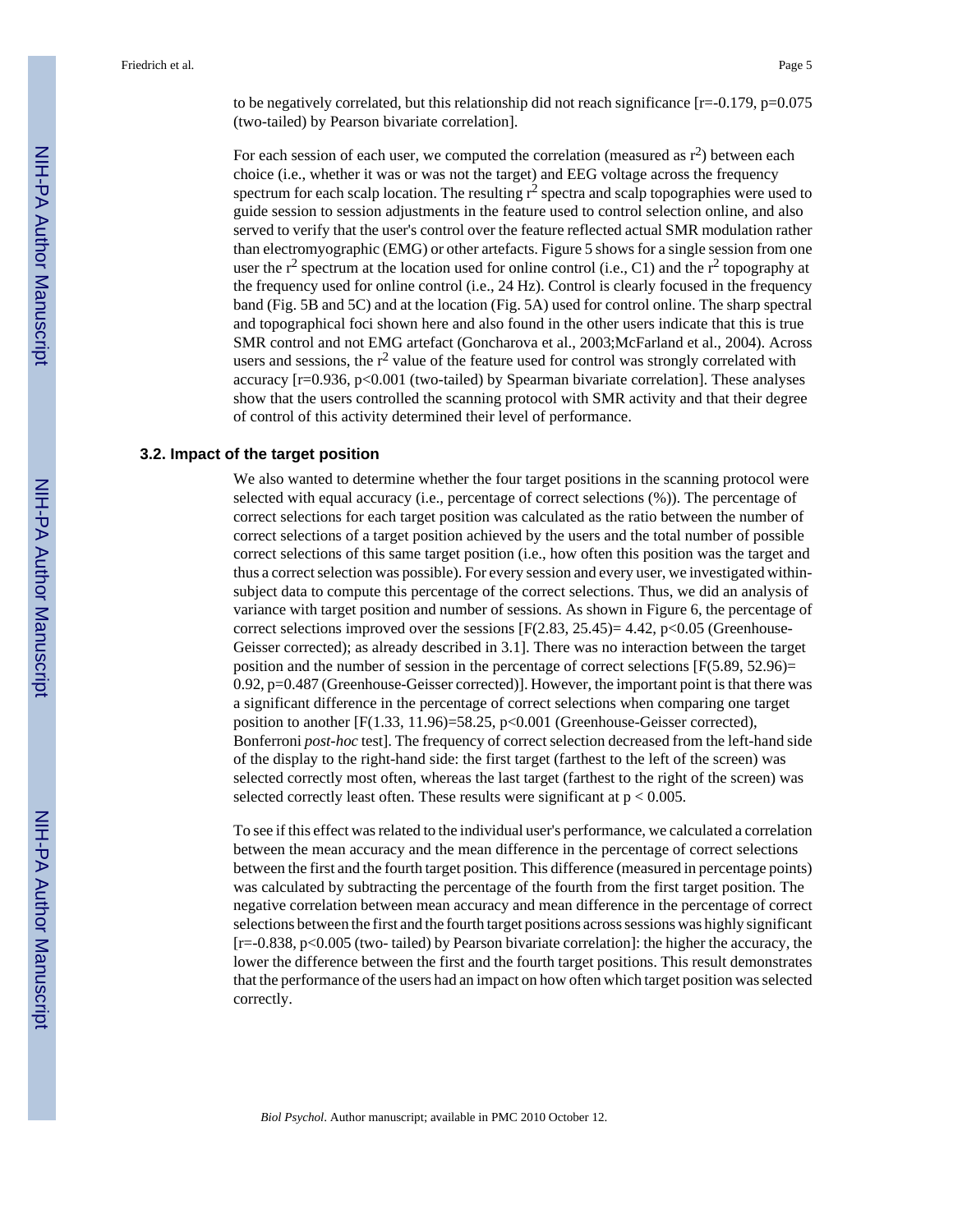#### **3.3. Feature correlation with target versus time across the selection window**

For each user, the first 2.4 s of the 2.5-s selection window was divided into six 400-ms time segments and  $r^2$  values were computed across the last five sessions for the feature used for online control. Although on average the peak  $r^2$  value of 0.083 (SD= 0.080) occurred in the second time segment (400-800 ms) (Figure 7), this was not true for every user or for every session.

We computed an analysis of variance with the time segments as a within-subject factor to determine if there was a significant difference between the six time segments. We added accuracy of users as a between-subject factor because we wanted to evaluate whether performance was correlated with the time curve of the  $r^2$ . Therefore, we divided the users into two groups: a group of less skilled performers with mean accuracy under 50% (M=38.72, SD=10.00, N=6) which had significantly less accuracy  $\left[\frac{t(8)}{5.655}, \frac{p}{0.001}$  (two-tailed) by independent samples t- test] than the group of better performers with mean accuracy over 50% (M=66.50, SD=5.75, N=4).

The time segments were significantly different  $[F(1.32, 10.52)=9.421, p<0.01$  (Greenhouse-Geisser corrected)]. As expected, the factor accuracy was significant [F(1, 8)=9.684, p<0.05]. Good performers had a significantly higher mean  $r^2$  value (M=0.097, SD=0.018) than bad performers (M=0.024, SD=0.015). However, the interaction between accuracy and time segments was not significant [F(1.32, 10.52)= 2.246, p=0.162 (Greenhouse-Geisser corrected)]. For both good and bad performers,  $r^2$  usually peaked in the 400-800 ms segment.

# **4. Discussion**

In a scanning protocol, the user can relax while the scan progresses automatically until the correct target is highlighted. When the correct target appears the user selects it by activation of sensorimotor cortex. A scanning protocol allows the user to choose among multiple choices using learned modulation of just one SMR feature, reducing the training time required. Because of this advantage, the ultimate goal is to expand this protocol to include a large matrix of choices, where rows and columns are scanned to select the target. The automatic scanning and the use of the same SMR modulation for every choice are a major difference between a scanning protocol and other SMR-based BCI applications, where a binary selection is necessary. For example, in the traditional tasks at the Wadsworth Center, users modulate EEG features to move a cursor to targets at the top or bottom edge of the screen (McFarland et al. 2003, 2004, 2006; Wolpaw et al., 1991). In the Graz BCI users modulate EEG features to move a cursor targets at either side of the screen (Krausz et al., 2003; Neuper et al., 2003). In the Berlin BCI, users can control the mental typewriter Hex-o-Spell through turning an arrow clockwise by employing one mental state (e.g. imagination of a right-hand movement) and making a selection by employing another mental state (e.g. imagination of a right-foot movement) (Mueller & Blankertz, 2006).

This study set out to evaluate the utility of a sensorimotor rhythm-based scanning protocol for basic communication. The results are both encouraging and sobering. On the one hand, the users did obtain statistically significant and in some cases quite impressive control of target selection. This control improved over the initial training sessions, and might well improve further with continued training. The protocol could in principle be used to select among a much larger number of choices, and thereby provide substantial practical capabilities. The accuracy of target selection was closely correlated with the control (measured by  $r^2$ ) of the EEG feature used for selection (Sheikh et al. 2003). Topographical and spectral analyses confirmed that this feature control reflected sensorimotor-rhythm control rather than control of non-EEG activity such as EMG.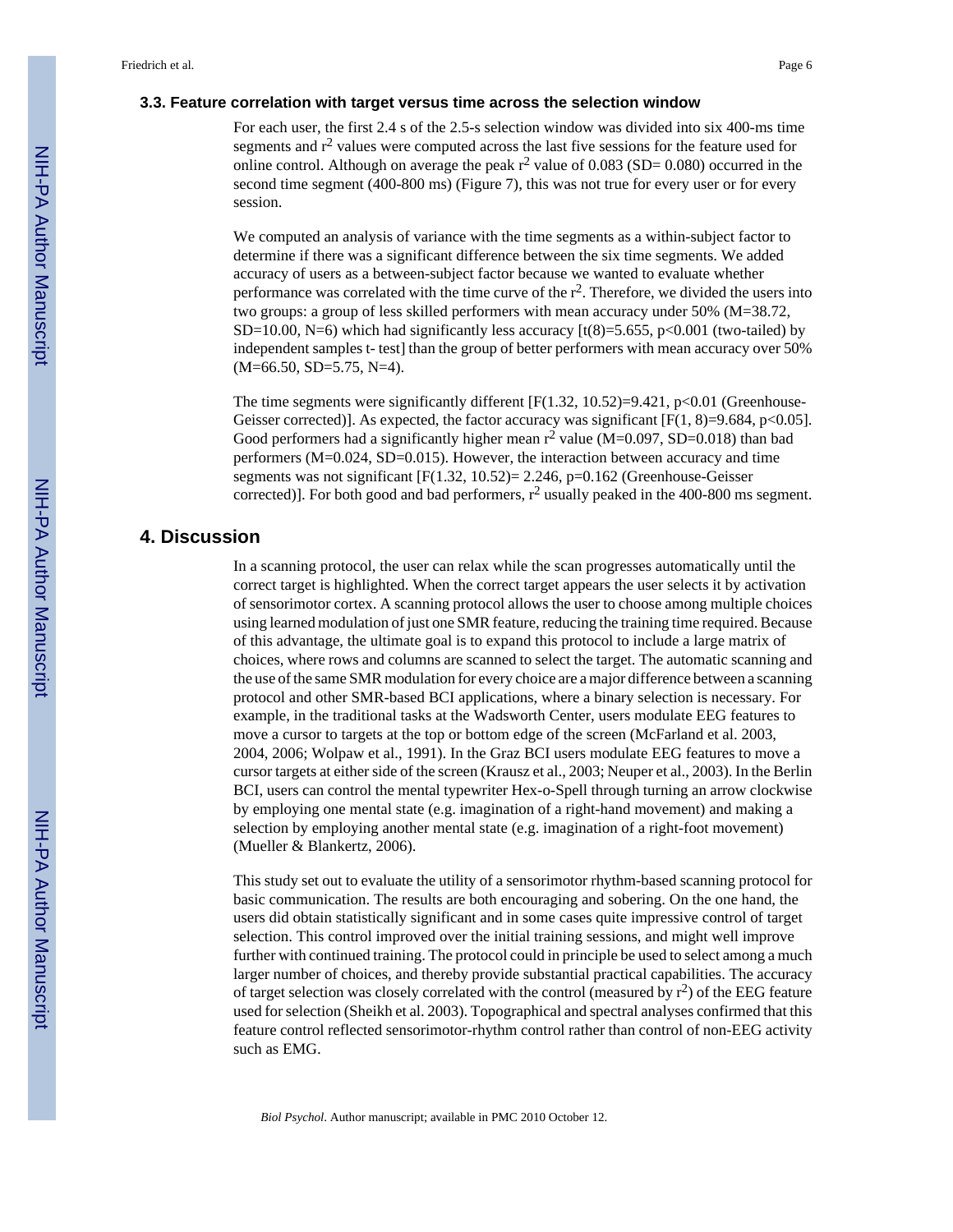On the other hand, the control achieved within the 10 sessions of the study varied widely both within and across users, the frequencies of both false alarms and misses were substantial, and target position had a considerable influence on performance.

The reasons for the differences in performance between the users are unknown. The group of users participating in this study were very heterogeneous. We found it very important to test the novel protocol on naïve users and the only data that could predict the users' performance was the screening which did not correlate significantly with the performance in the scanning protocol ( $r=0.258$ ,  $p=.471$  (two-tailed) by bivariate Pearson correlation,  $n=10$ ) and thus might have been no good predictor. It was not possible to find any patterns in age or sex correlating with performance. Maybe the differences in performance lie within motivational or emotional factors or the use of different strategies. Whereas most of the users imagined moving a body part for selection, two very good users (C and D) had very special and even emotional imagination for relaxation and selection. User D reported imaging to starve for food while relaxing and grasping the food while selecting. User C was thinking of nice landscapes where she has already been on holidays or flowers when she was relaxing and picking the flowers when she was selecting. When she had the feeling of making too many false alarms she imagined that a bird was picking the flowers and not herself. Motivational factors could have been an issue in user H who had physiologically very good features but performed just alright and user G who was stressed out by work in these months.

The trade-off between false alarms and misses could also be related to personal factors. For example, the third very good user  $(A)$  was very competitive and reported in the 4<sup>th</sup> session (when he was reaching over 80% accuracy the first time) that in the first sessions he had problems to select the last target but now it was more of a challenge to get the first one. User (E) who was maybe already too ambitious and uneasy did not acquire a very reliable control and was most of the time selecting the first target so making lots of false alarms. In comparison another user (I) who was not ambitious and not energetic made more misses than false alarms generally in the last sessions. When user B felt more relaxed she could go to the box right before the target and was not always just selecting the first one.

While more prolonged training might well produce further improvements in performance, it is clear that changes in the format and in the translation algorithm will probably be required if the scanning protocol is to become useful for clinically practical BCI applications. Several kinds of changes are worth exploring.

Performance might be stabilized and further enhanced by incorporation of adaptive feature selection methods (McFarland et al., 2003; Krausz et al., 2003; McFarland and Wolpaw, 2003). This feature adaptation might be coupled with adaptive selection of the particular time segments used for control. Our analysis of user control as a function of time over the 2.5-s selection window showed that all time segments are not of equal value. The maximum  $r^2$  value was on average in the 400-800 ms time segment of the 2.5 s selection window. This result is consistent with the study of Wolpaw et al. (1997), who found that changes in mu or beta amplitudes have latencies of about 0.5 s. The segment of greatest value varied across users. An adaptive algorithm could select for each user the optimally weighted combination of time segments. It might also similarly optimize for each user the total duration of the selection window. An adaptive algorithm could also adjust the proportion of the threshold that was used to determine if a selection occurred so as to equate false alarms and misses.

Target position clearly had a major impact on performance. The frequency of correct selections was inversely related to target position (left to right). Thus, the percentage of correct selections was highest when the target was the first alternative and lowest when it was the last. McFarland and Wolpaw (2003) indicated that performance is better when all targets are equally accessible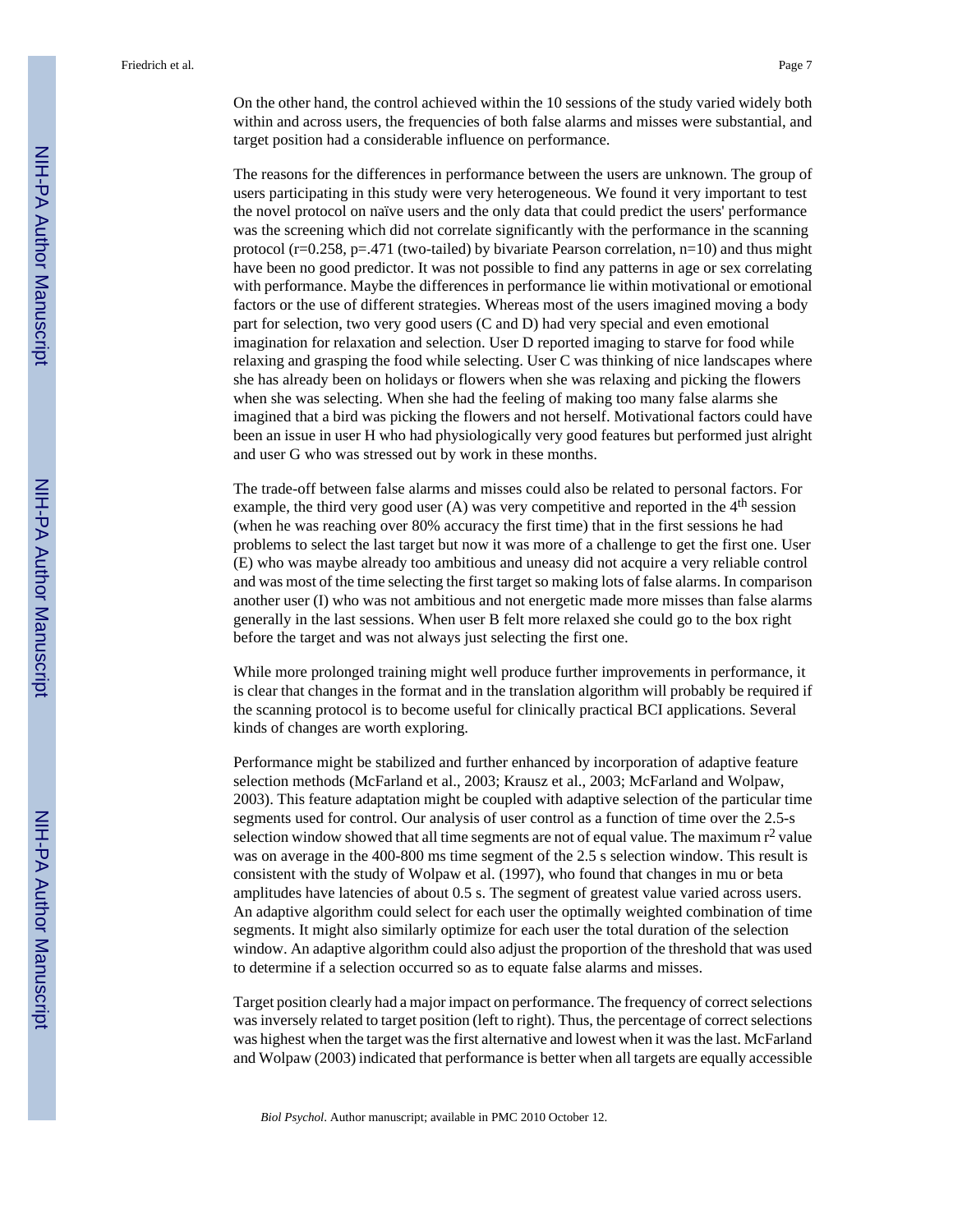to the user. Our present finding that bias was less pronounced for those users with higher accuracy implies that improvement in performance should help to reduce the problem. Substantial improvement might be achieved if the translation algorithm adjusted the parameters that control selection (e.g., the threshold and time segment) as a function of target position. Such position-specific parameter adjustments might also take into account pre-selection anticipatory changes in sensorimotor rhythm activity (e.g., Bastiaansen et al., 1999). Another alternative or additional solution might be to reduce the impact of order by adopting a circular format such as that described in Mueller and Blankertz (2006).

Another way to improve performance would be to incorporate the detection of error potentials into the protocol (Ferrez and Millán, 2007; Schalk et al., 2000). Schalk et al. (2000) showed that an incorrect selection can be detected by a positive potential at the vertex that occurs about 180 ms after a mistake. The use of this potential to detect and thereby cancel false alarms (and possibly to correct misses as well) might significantly improve performance, particularly as measured by information transfer rate.

In summary, sensorimotor rhythm-based scanning protocols comparable to that used in this study are a promising option for BCI communication. This BCI method is non-invasive, uses standard EEG recording, and requires SMR control that most subjects can acquire quite readily. After further optimization as discussed here, this protocol could be a communication option of significant value for people with severe motor disabilities.

# **Acknowledgments**

This work was supported by the National Center for Medical Rehabilitation Research, NICHD, NIH (Grant HD30146), the NIBIB/NINDS, National Institutes of Health (Grant EB00856), the James S. McDonnell Foundation, the ALS Hope Foundation, the NEC Foundation, the Altran Foundation, the Helen Hayes Hospital and the University of Graz.

#### **References**

- Bastiaansen, MCM.; Brunia, CHM.; Böcker, KBE. ERD as an index of anticipatory behaviour. In: Pfurtscheller, G.; Lopes da Silva, FH., editors. Handbook of Electroencephalography and Clinical Neurophysiology: Vol. 6. Event-Related Desynchronization. Rev. Elsevier; Amsterdam: 1999. p. 203-217.
- Blom JL, Anneveldt M. An electrode cap tested. Electroencephalography and Clinical Neurophysiology 1982;54:591–594. [PubMed: 6181984]
- Buser, P.; Rougeul-Buser, A. EEG synchronization in cat, monkey and human during attentive states. A brief survey. In: Pfurtscheller, G.; Lopes da Silva, FH., editors. Handbook of Electroencephalography and Clinical Neurophysiology: Vol. 6. Event-Related Desynchronization. Rev. Elsevier; Amsterdam: 1999. p. 13-31.
- Ferrez, PW.; Millán, JdR. Error-related EEG potentials in brain-computer interfaces. In: Dornhege, G.; Millán, JdR; Hinterberger, T.; McFarland, DJ.; Müller, KR., editors. Toward Brain-Computer Interfacing. The MIT Press; Cambridge, Massachusetts, London, England: 2007. p. 291-301.
- Goncharova II, McFarland DJ, Vaughan TM, Wolpaw JR. EMG contamination of EEG: spectral and topographical characteristics. Clinical Neurophysiology 2003;114:1580–1593. [PubMed: 12948787]
- Krausz G, Scherer R, Korisek G, Pfurtscheller G. Critical decision-speed and information transfer in the "Graz Brain-Computer Interface". Applied Psychophysiology and Biofeedback 2003;28(3):233–240. [PubMed: 12964454]
- Lopes da Silva, FH.; Pfurtscheller, G. Basic concepts of EEG synchronization and desynchronization: Event-related desynchronization and related oscillatory phenomina of the brain. In: Pfurtscheller, G.; Lopes da Silva, FH., editors. Handbook of Electroencephalography and Clinical Neurophysiology: Vol. 6. Event-Related Desynchronization. Rev. Elsevier; Amsterdam: 1999. p. 3-11.
- Marple, SL. Digital Spectral Analysis with Applications. Prentice-Hall; New Jersey: 1987.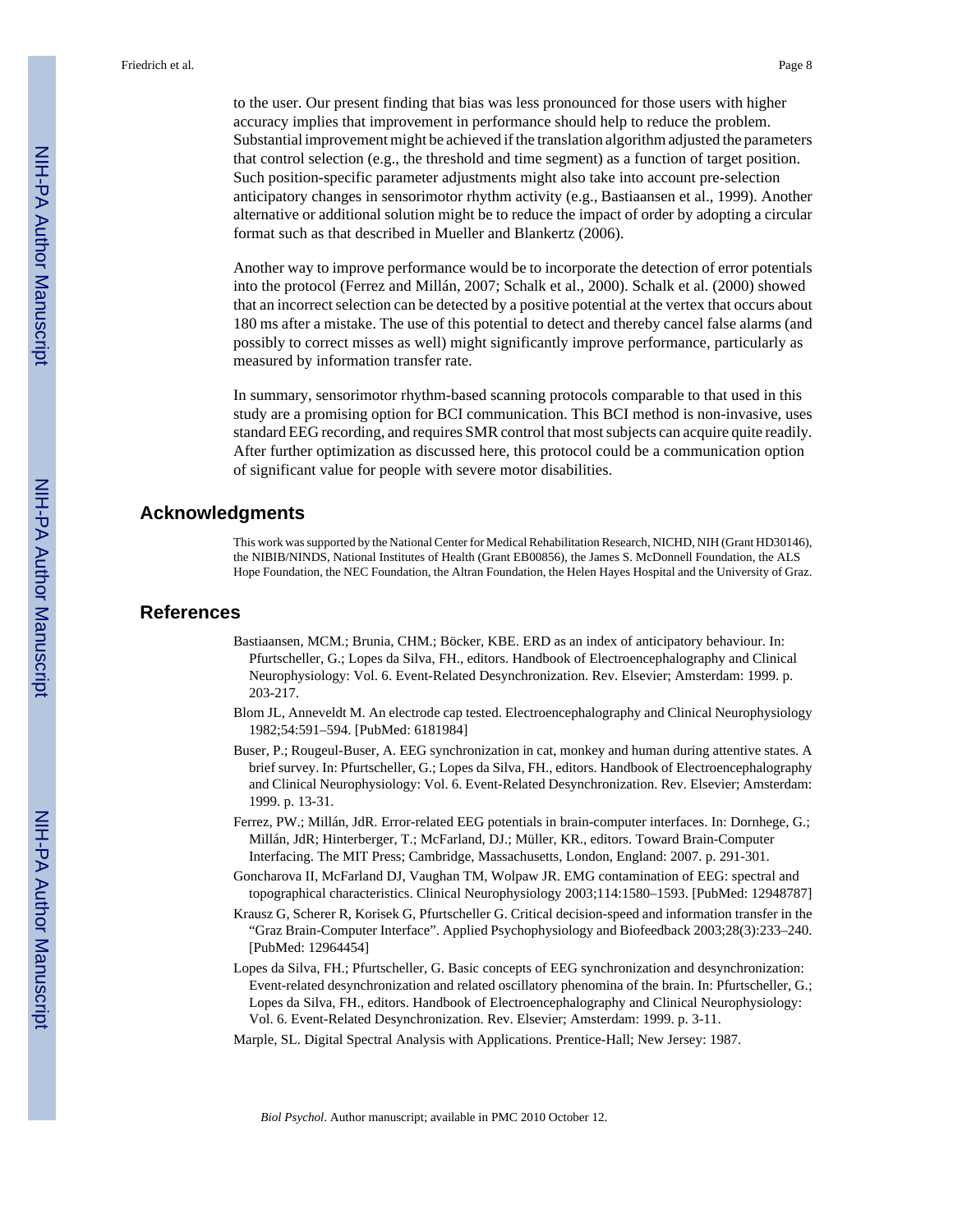- McFarland DJ, McCane LM, David SV, Wolpaw JR. Spatial filter selection for EEG-based communication. Electroencephalography and Clinical Neurophysiology 1997;103:386–394. [PubMed: 9305287]
- McFarland DJ, Miner LA, Vaughan TM, Wolpaw JR. Mu and beta topographies during motor imagery and actual movements. Brain Topography 2000;12(3):177–186. [PubMed: 10791681]
- McFarland DJ, Sarnacki WA, Vaughan TM, Wolpaw JR. Brain-computer interface (BCI) operation: Signal and noise during early training sessions. Clinical Neurophysiology 2004;116:56–62. [PubMed: 15589184]
- McFarland DJ, Sarnacki WA, Wolpaw JR. Brain-computer interface (BCI) operation: Optimizing information transfer rates. Biological Psychology 2003;63:237–251. [PubMed: 12853169]
- McFarland DJ, Wolpaw JR. EEG-based communication and control: Speed-accuracy relationships. Applied Psychophysiology and Biofeedback 2003;28(3):217–231. [PubMed: 12964453]
- Mueller KR, Blankertz B. Toward noninvasive brain-computer interfaces. IEEE Signal Processing Magazine 2006;23(5):126–128.
- Neuper C, Müller GR, Kübler A, Birbaumer N, Pfurtscheller G. Clinical application of an EEG-based brain-computer interface: a case study in a patient with severe motor impairment. Clinical Neurophysiology 2003;114:399–409. [PubMed: 12705420]
- Neuper C, Pfurtscheller G. Evidence for distinct beta resonance frequencies in human EEG related to specific sensorimotor cortical areas. Clinical Neurophysiology 2001;112:2084–2097. [PubMed: 11682347]
- Pierce, JR. An Introduction to Information Theory. Dover; New York: 1980. p. 145-165.
- Pfurtscheller G. Graphical display and statistical evaluation of event-related desynchronization (ERD). Electroencephalography and Clinical Neurophysiology 1977;43:757–760. [PubMed: 72657]
- Pfurtscheller G. Event-related synchronization (ERS): an electrophysiological correlate of cortical areas at rest. Electroencephalography and Clinical Neurophysiology 1992;83:62–69. [PubMed: 1376667]
- Pfurtscheller G, Aranibar A. Event-related cortical desynchronization detected by power measurements of scalp EEG. Electroencephalography and Clinical Neurophysiology 1977;42:817–826. [PubMed: 67933]
- Pfurtscheller G, Neuper C. Motor imagery and direct brain-computer communication. Proceedings of the IEEE 2001;89(7):1123–1134.
- Polich J, Lawson D. Event-related paradigms using tin electrodes. American Journal of EEG Technology 1985;25:187–192.
- Schalk G, McFarland DJ, Hinterberger T, Birbaumer N, Wolpaw JR. BCI 2000: A general-purpose braincomputer interface (BCI) system. IEEE Transaction on Biomedical Engineering 2004;51(6):1034– 1043.
- Schalk G, Wolpaw JR, McFarland DJ, Pfurtscheller G. EEG-based communication: presence of an error potential. Clinical Neurophysiology 2000;111:2138–2144. [PubMed: 11090763]
- Sharbrough F, Chatrian CE, Lesser RP, Luders H, Nuwer M, Picton TW. American Electroencephalographic Society guidelines for standard electrode position nomenclature. Journal of Clinical Neurophysiology 1991;8:200–202. [PubMed: 2050819]
- Sheikh H, McFarland DJ, Sarnacki WA, Wolpaw JR. Electroencephalographic (EEG) based communication: EEG control versus system performance in humans. Neuroscience Letters 2003;345:89–92. [PubMed: 12821178]
- Sterman, MB. Functional patterns and their physiological origins in the waking EEG: a theoretical integration with implications for event- related EEG responses. In: Pfurtscheller, G.; Lopes da Silva, FH., editors. Handbook of Electroencephalography and Clinical Neurophysiology: Vol. 6. Event-Related Desynchronization. Rev. Elsevier; Amsterdam: 1999. p. 33-49.
- Wolpaw JR, Birbaumer N, McFarland DJ, Pfurtscheller G, Vaughan TM. Brain-computer interfaces for communication and control. Clinical Neurophysiology 2002;113:767–791. [PubMed: 12048038]
- Wolpaw JR, Flotzinger D, Pfurtscheller G, McFarland DJ. Timing of EEG-based cursor control. Journal of Clinical Neurophysiology 1997;14(6):529–538. [PubMed: 9458060]
- Wolpaw JR, McFarland DJ. Multichannel EEG-based brain-computer communication. Electroencephalography and Clinical Neurophysiology 1994;90:444–449. [PubMed: 7515787]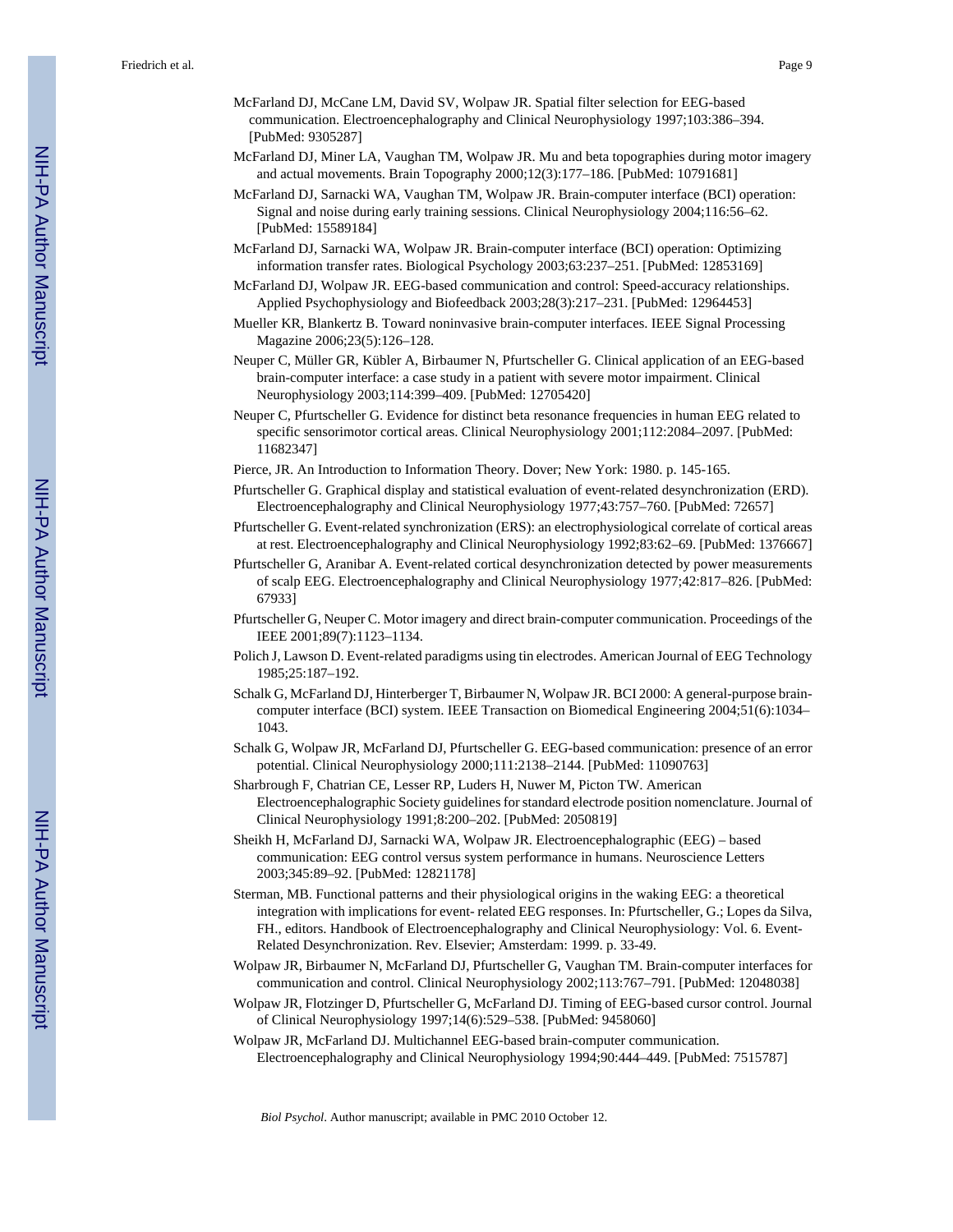- Wolpaw JR, McFarland DJ. Control of a two-dimensional movement signal by a non-invasive braincomputer interface. Proceedings of the National Academy of Sciences 2004;101:17849–17854.
- Wolpaw JR, McFarland DJ, Neat GW, Forneris CA. An EEG-based brain-computer interface for cursor control. Electroencephalography and Clinical Neurophysiology 1991;78:252–259. [PubMed: 1707798]
- Wolpaw JR, McFarland DJ, Vaughan TM, Schalk G. The Wadsworth Center brain-computer interface research and development program. IEEE Transactions on Neural System and Rehabilitation Engineering 2003;11(2):204–207.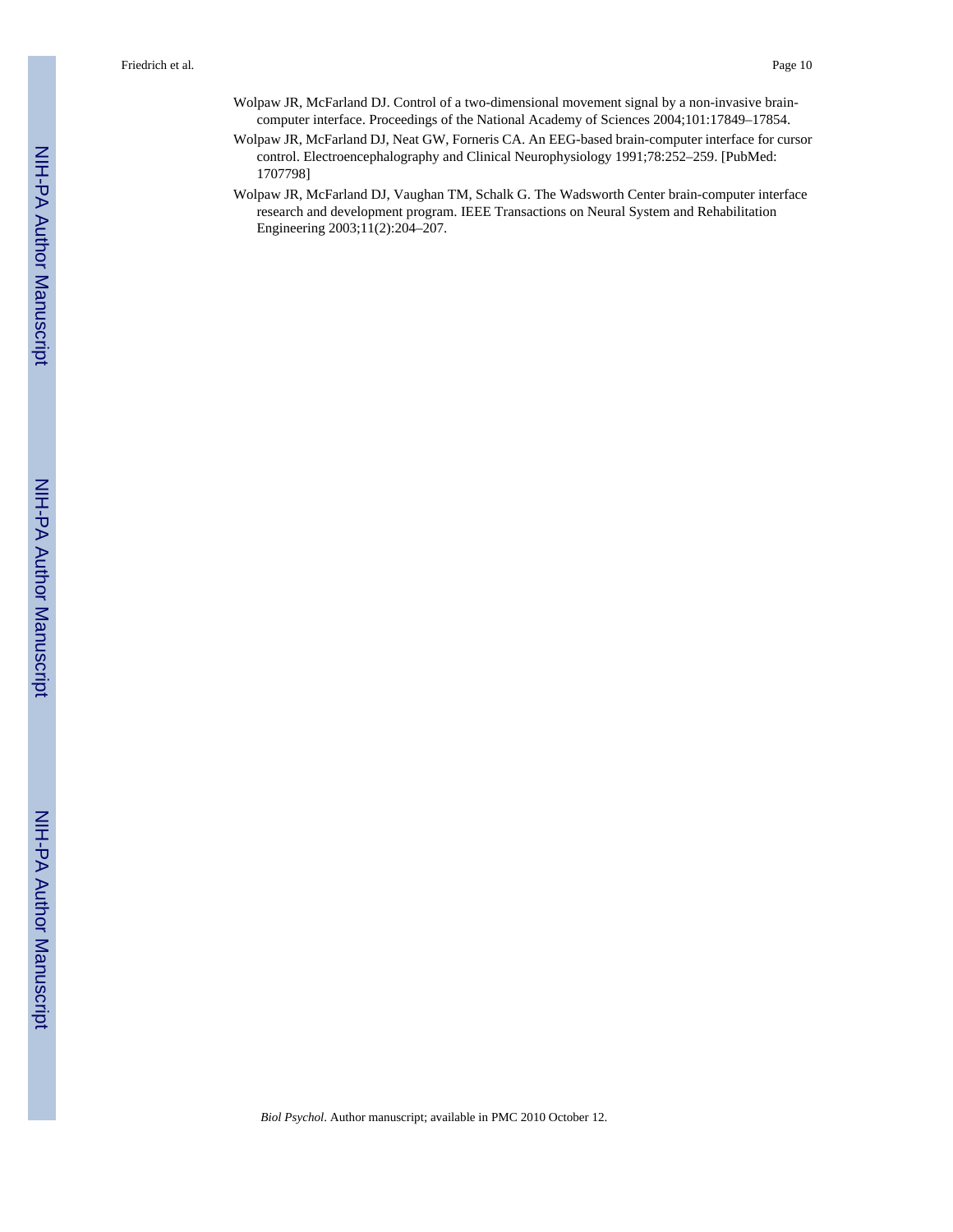

# **Figure 1.**

The scanning protocol, showing the steps to a successful selection.

(A) At t=0, four choices are presented on the screen while one is marked as the target by highlighting it in red. (B) At t=1 s, the scan starts at the left edge of the screen and successively highlights every choice in yellow for 2.5 s each. (C) When the target choice is highlighted, the user can make a selection. (D) If the selection is correct as shown here, the target changes colour for 1 s while the other boxes disappear. If a choice other than the target is selected, the screen turns blank immediately for the 1-s post-trial feedback period. If no selection is made the scan passes the target and advances automatically until a selection is made or until three full scans have occurred and the 30-s limit has expired. (E) After the trial, the screen goes blank for 1.5 s. (F) The next trial starts.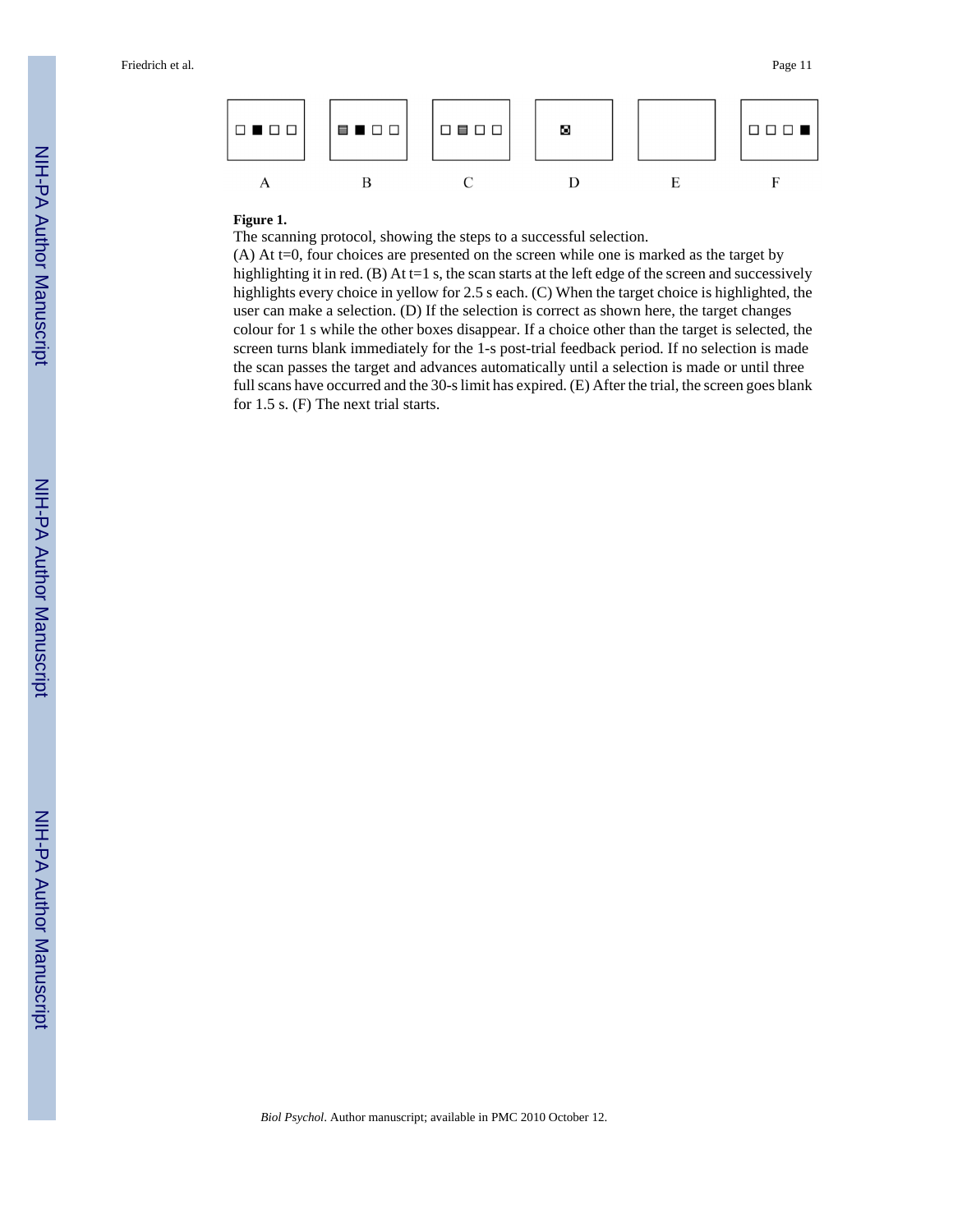



Mean accuracy (%) and mean information transfer rate (bits/min) over all users in the course of the sessions.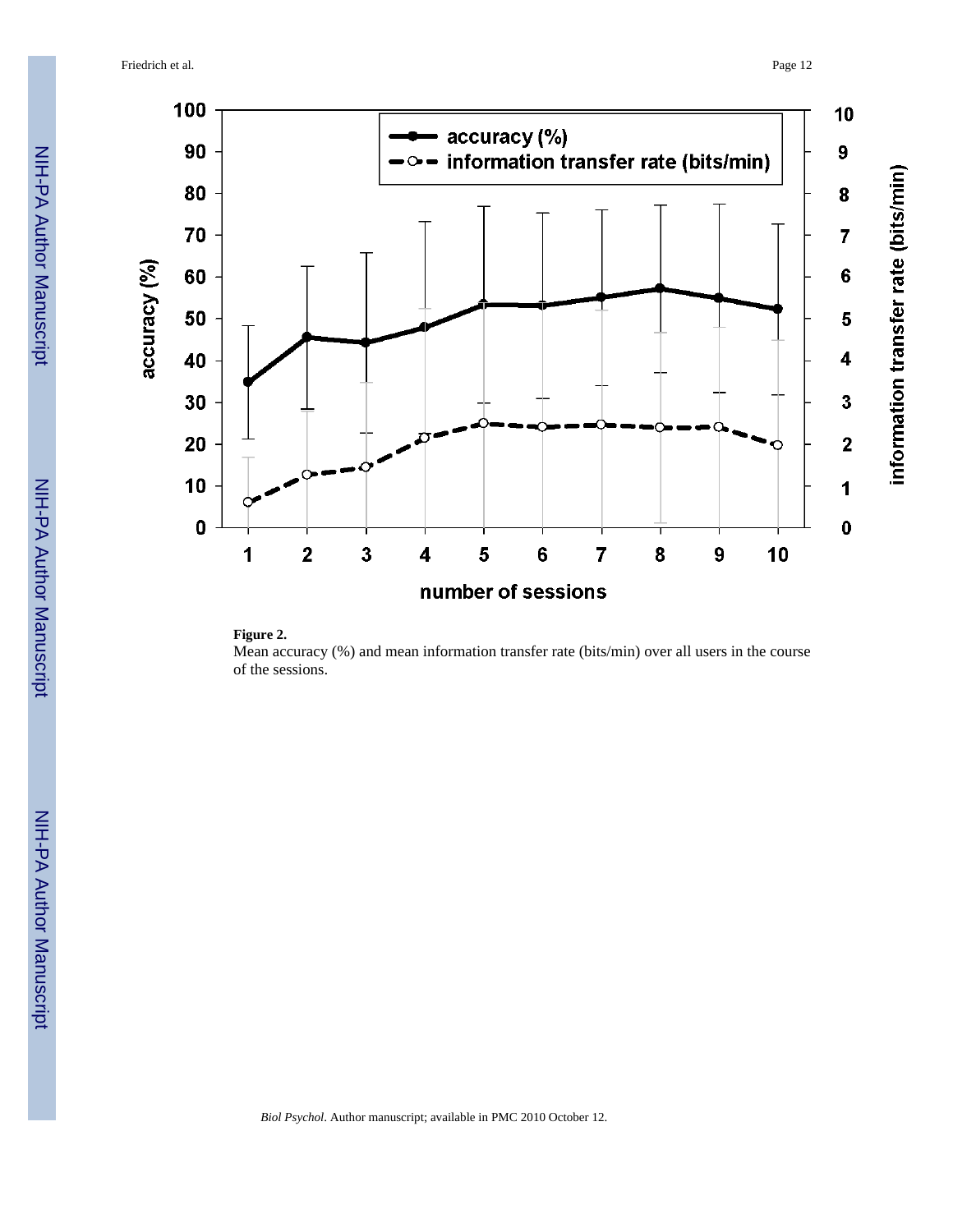

#### **Figure 3.**

Accuracy (%) and information transfer rate (bits/min) in the course of the sessions for user B (low performermance), D (high performance), H (medium performance) and J (user with ALS). It is obvious that users varied considerably in both their rates of improvement and overall accuracy but all four users exceed chance level from the 5<sup>th</sup> session on.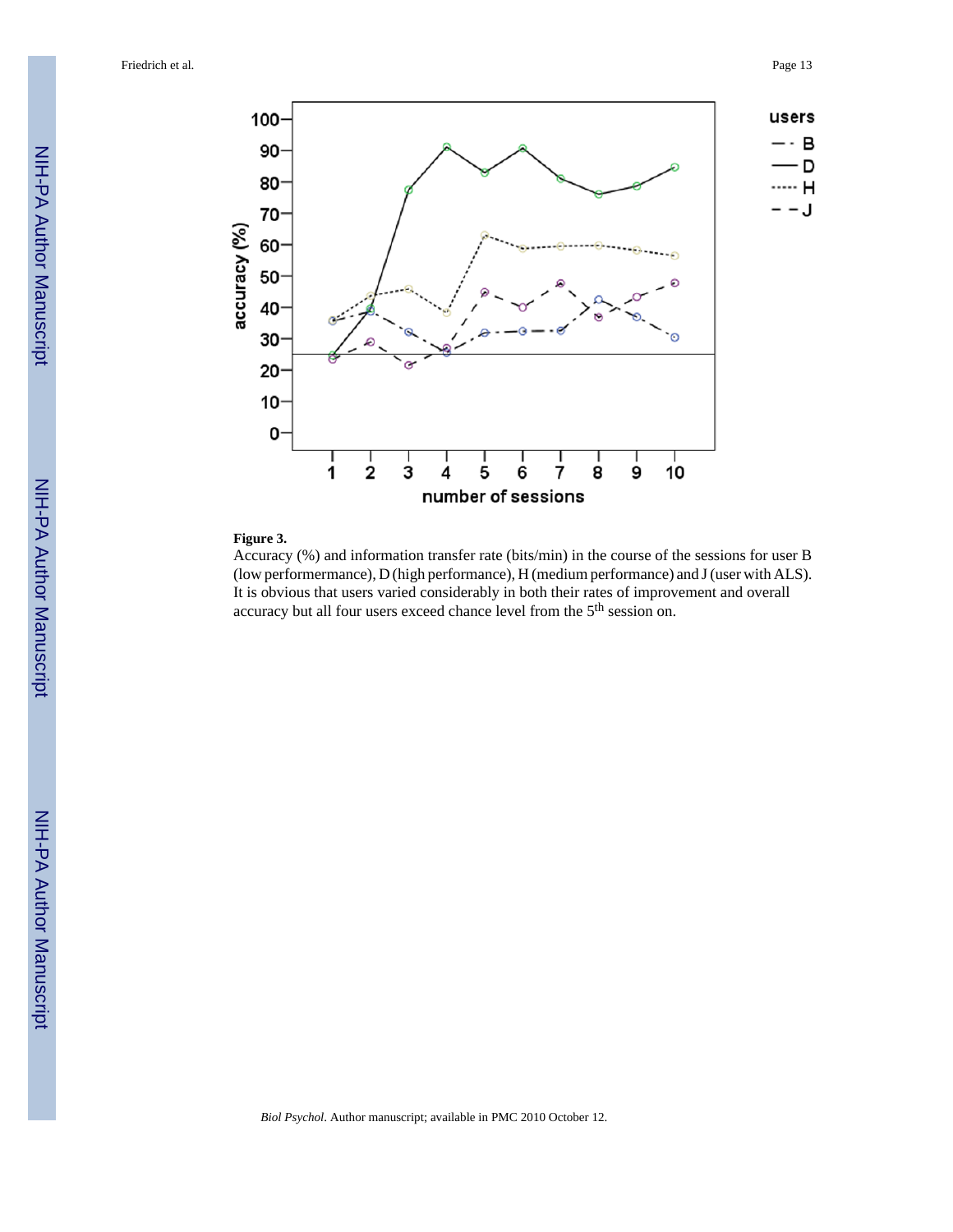

**Figure 4.** Mean number of false alarms and misses for all users in the course of the sessions.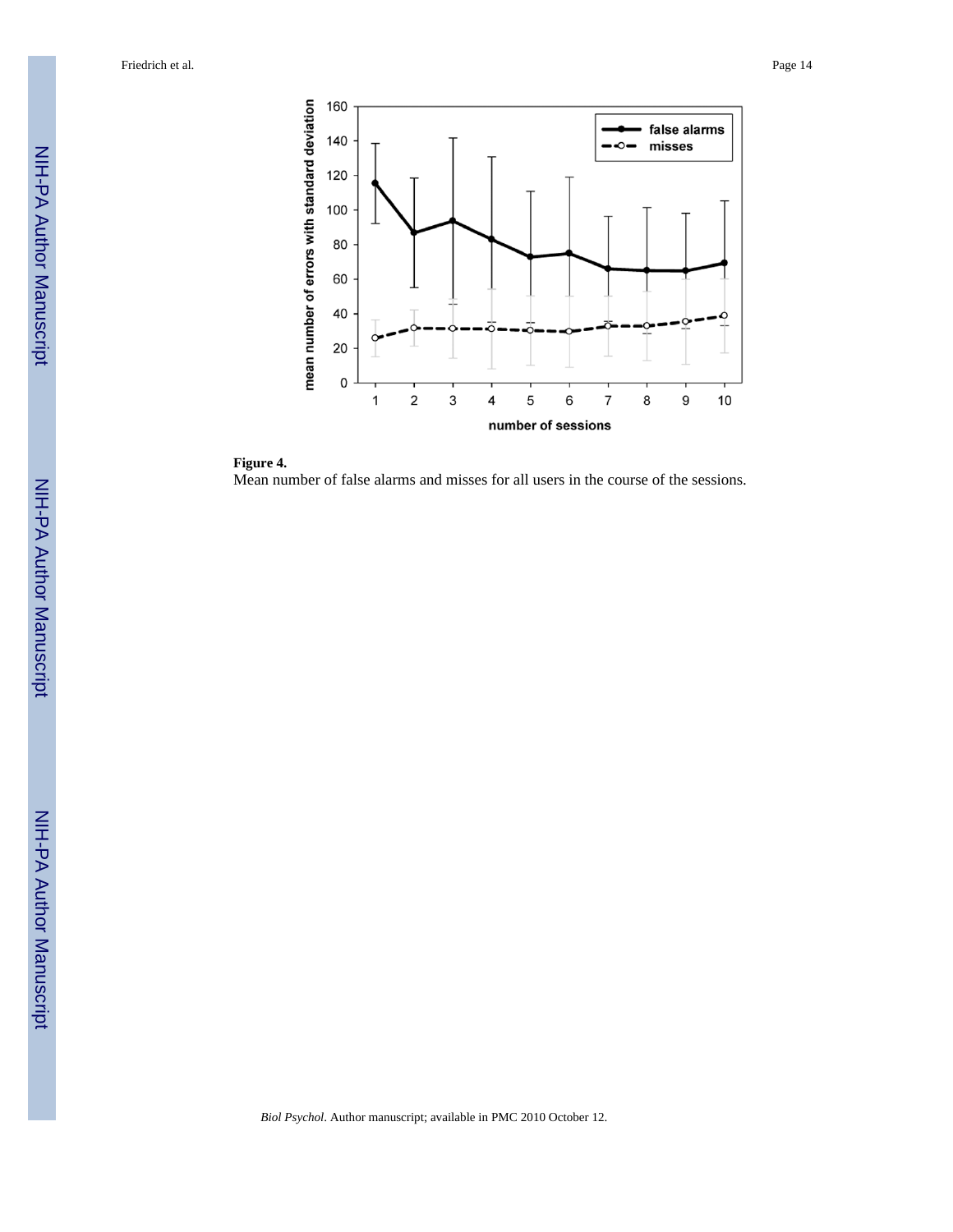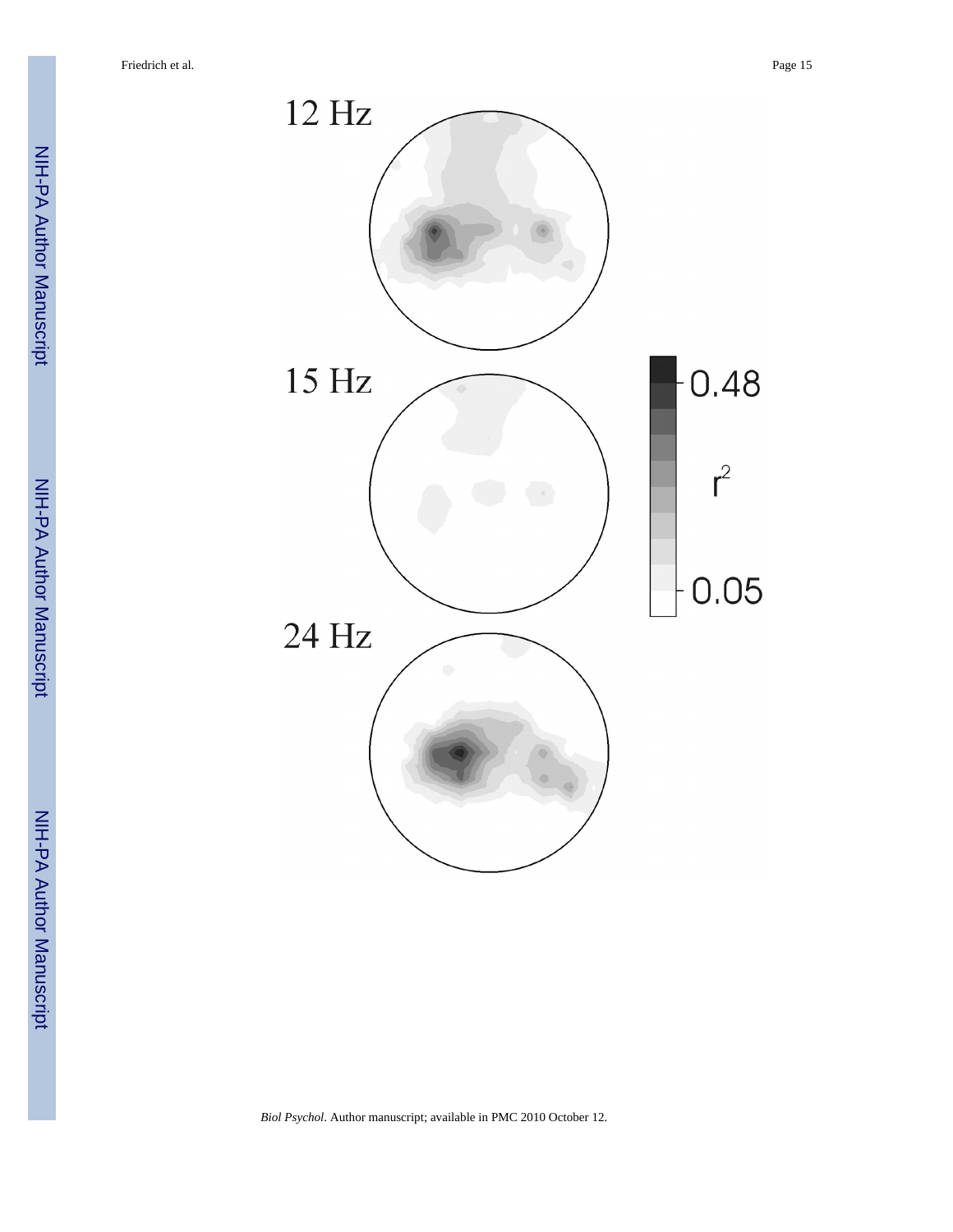

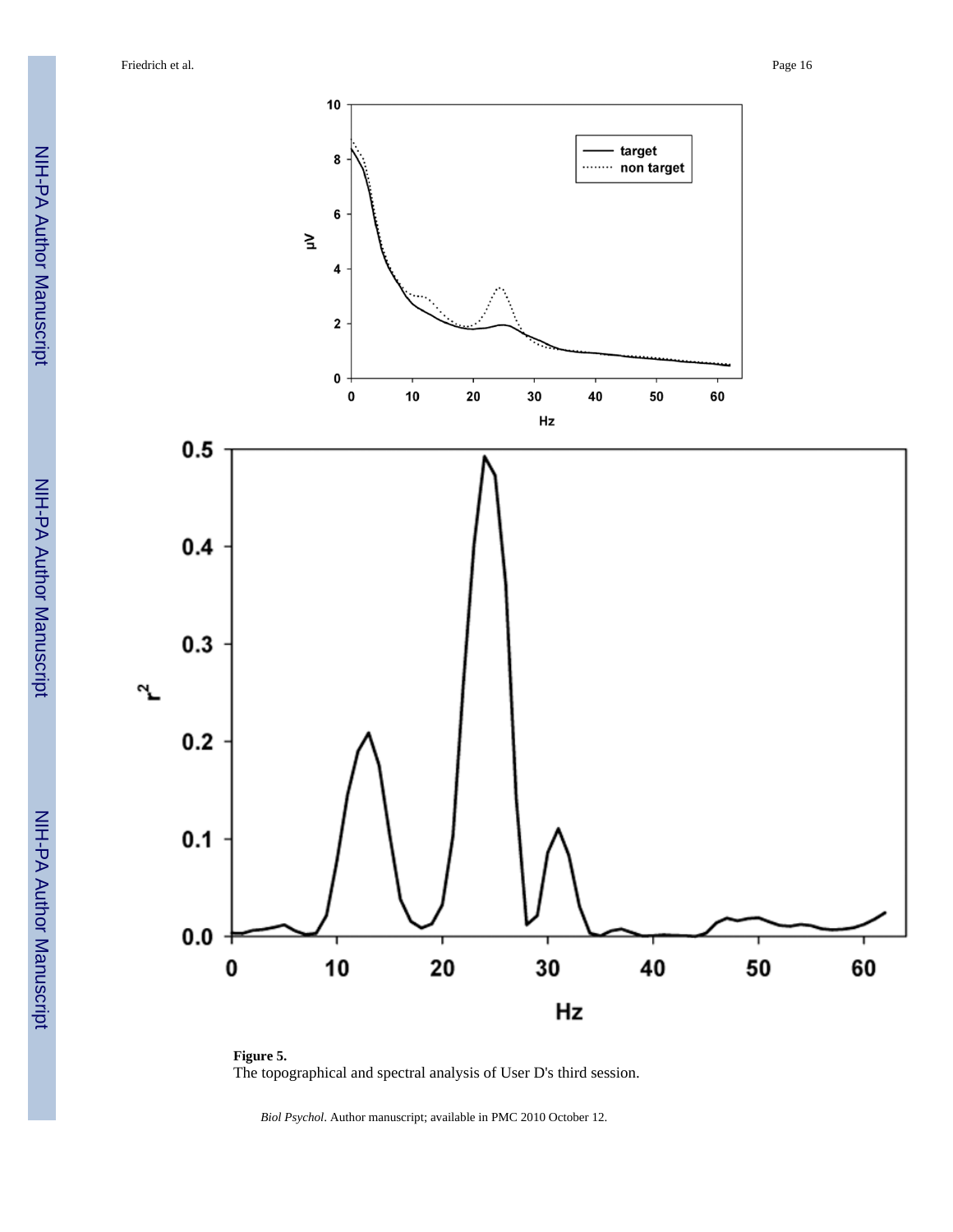The feature C1 in the 24 Hz frequency band is shown. The topographical and spectral focus over the feature can be detected clearly whereas other spatial locations and frequencies (e.g., CP2 15Hz) display no relevant  $r^2$ .

(A) The topographies show the distribution of the  $r^2$  over all 64 electrode positions in different frequency bands. The focus is over C1.

(B) The voltage spectrum shows the difference in mean amplitudes between target and nontarget stimuli depending on the frequency band at the feature position C1. The peak is at 24 Hz.

(C) The spectral analysis of the  $r^2$  shows the  $r^2$  versus the frequencies bands at the feature position C1. The peak is at 24 Hz.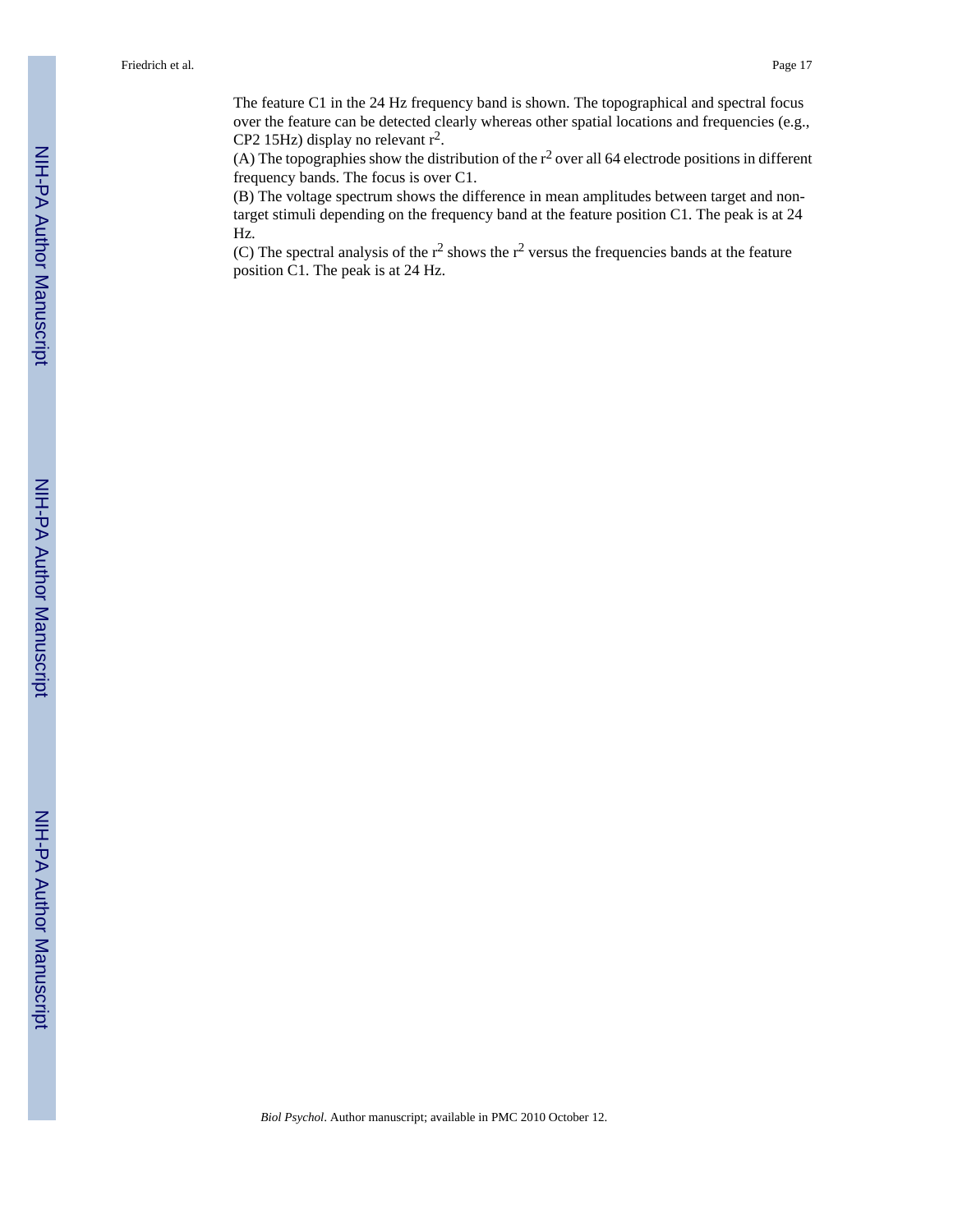

# **Figure 6.**

The percentage of correct selections (%) is inversely related to the target position. There is no interaction with the number of sessions.